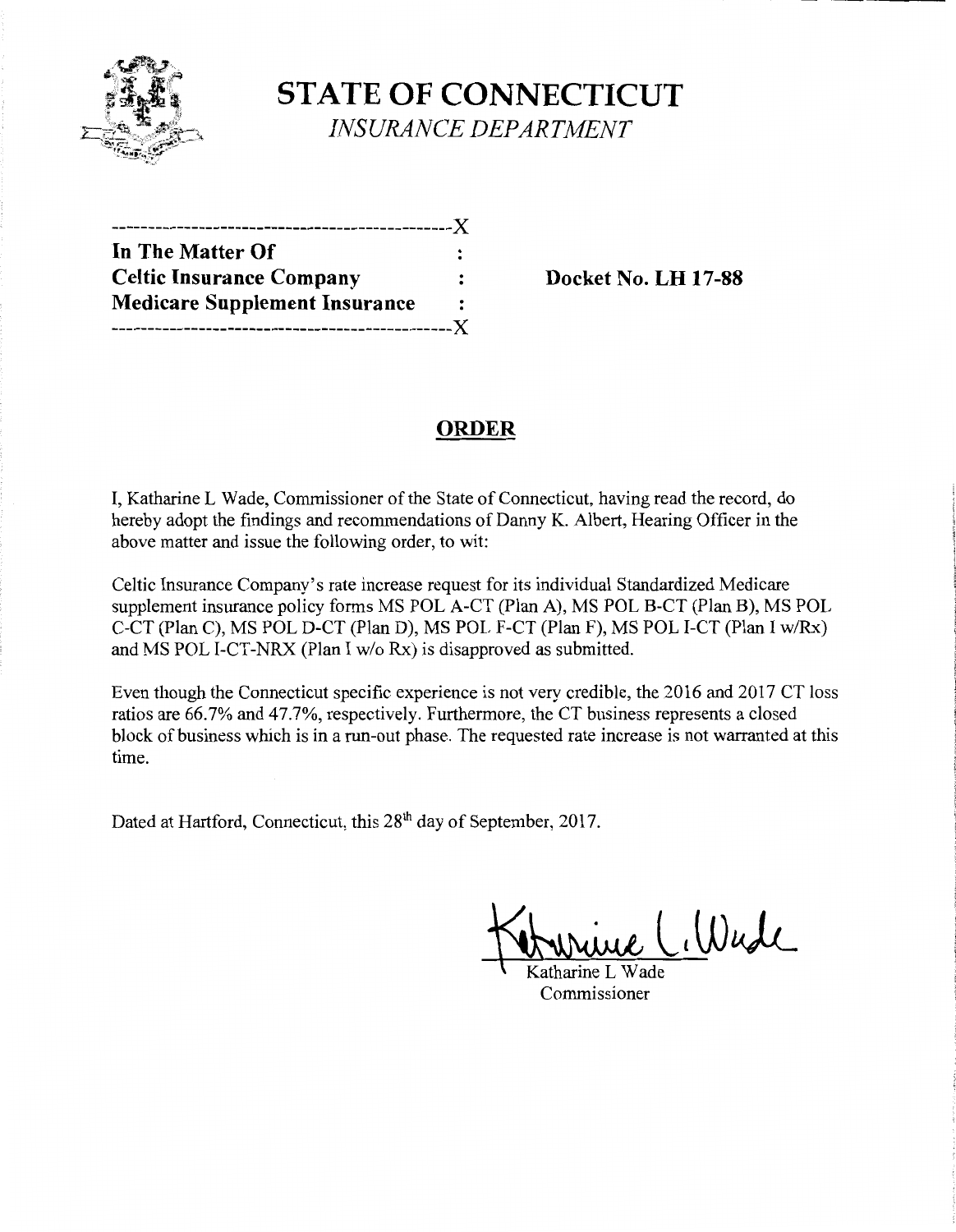

# **STATE OF CONNECTICUT**  *INSURANCE DEPARTMENT*

| In The Matter Of                     |                      |
|--------------------------------------|----------------------|
| <b>Celtic Insurance Company</b>      |                      |
| <b>Medicare Supplement Insurance</b> | $\ddot{\phantom{a}}$ |
|                                      |                      |

**Docket No. LH 17-88** 

### **PROPOSED FINAL DECISION**

## **I. INTRODUCTION**

The Insurance Commissioner of the State of Connecticut is empowered to review rates charged for individual and group Medicare supplement policies sold to any resident of this State who is eligible for Medicare. The source for this regulatory authority is contained in Chapter 700c and Section 38a-495a of the Connecticut General Statutes.

After due notice, a hearing was held at the Insurance Department in Hartford on Thursday, September 7, 2017, to consider whether or not the rate increase requested by Celtic Insurance Company on its individual Standardized Medicare supplement insurance business should be approved.

No members from the general public attended the hearing.

No company representatives from Celtic Insurance Company attended the hearing.

The hearing was conducted in accordance with the requirements of Section 38a-474, Connecticut General Statutes, the Uniform Administrative Procedures Act, Chapter 54 of Section 38a-8-1 et seq. of the Regulations of Connecticut State Agencies.

A Medicare supplement policy is a private health insurance policy sold on an individual or group basis, which provides benefits that are additional to the benefits provided by Medicare. For many years Medicare supplement policies have been highly regulated under both state and federal law to protect the interests of persons eligible for Medicare who depend on these policies to provide additional coverage for the costs of health care.

Effective December 1, 2005, Connecticut amended its program of standardized Medicare supplement policies in accordance with Section 38a-496a of the Connecticut General Statutes, and Sections 38a-495a-1 through 38a-495a-21 ofthe Regulations ofConnecticut Agencies. This program, which conforms to federal requirements, provides a "core" package of benefits known as Plan A. Insurers may also offer any one or more of eleven other plans (Plans B through N).

Effective January 1, 2006, in accordance with Section 3 8a-495c of the Connecticut General Statutes (as amended by Public Act 05-20) premiums for all Medicare supplement policies in the state must use community rating. Rates for Plans A through N must be computed without regard to age, gender, previous claims history or the medical condition of any person covered by a Medicare supplement policy or certificate.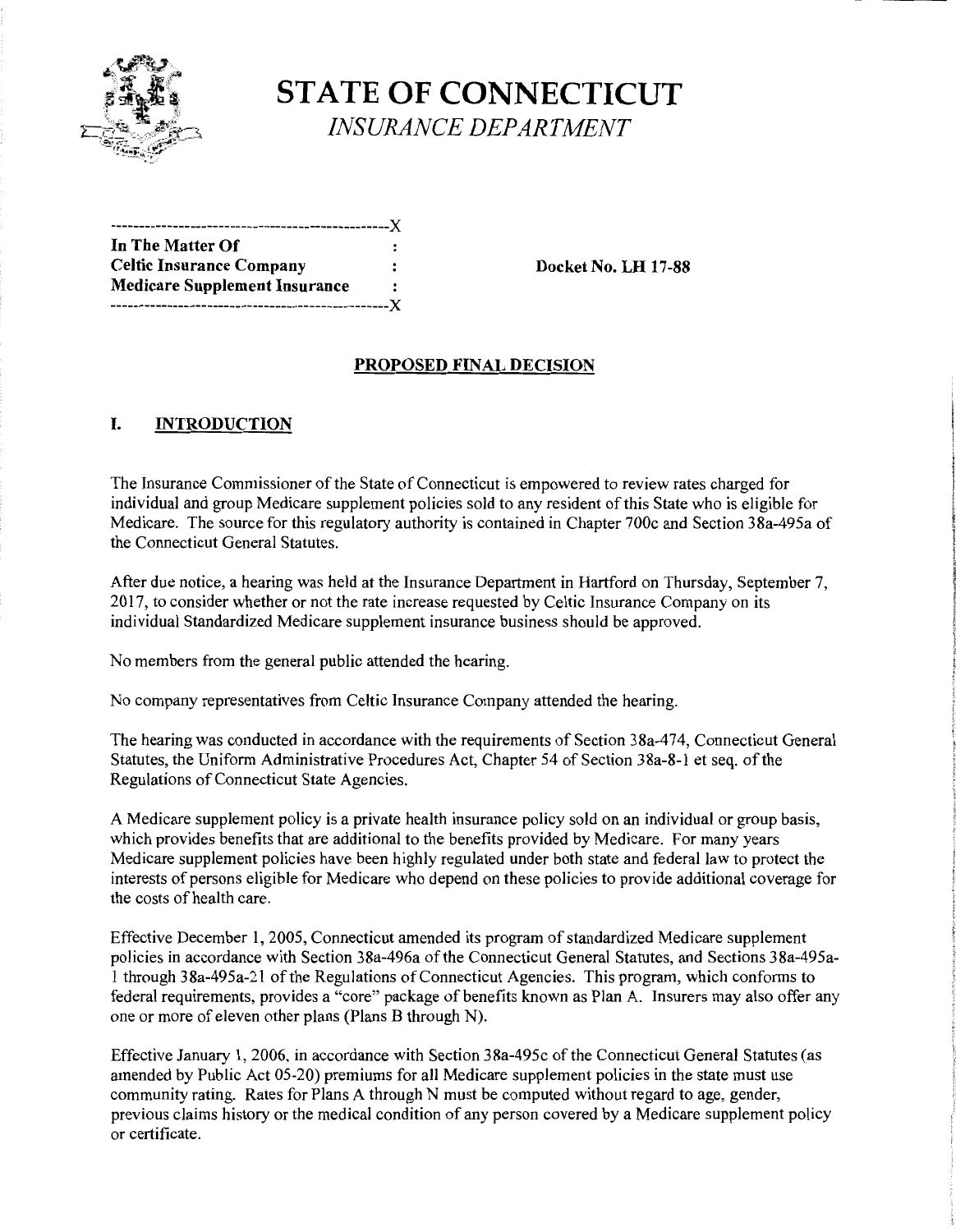The statute provides that coverage under Plans A through N may not be denied on the basis of age, gender, previous claims history or the medical condition of any covered person. Insurers may exclude benefits for losses incurred within six months from the effective date of coverage based on a pre-existing condition.

Effective October I, 1998, carriers that offer Plan B or Plan C must make these plans as well as Plan A, available to all persons eligible for Medicare by reason of disability.

Insurers must also make the necessary arrangements to receive notice of all claims paid by Medicare for their insureds so that supplement benefits can be computed and paid without requiring insureds to file claim forms for such benefits. This process of direct notice and automatic claims payment is commonly referred to as "piggybacking" or "crossover".

Sections 38a-495 and 38a-522 of the Connecticut General Statutes, and Section 38a-495a-10 of the Regulations of Connecticut Agencies, state that individual and group Medicare supplement policies must have anticipated loss ratios of 65% and 75%, respectively. Under Sections 38a-495-7 and 38a-495a-10 of the Regulations of Connecticut Agencies, filings for rate increases must demonstrate that actual and expected losses in relation to premiums meet these standards, and anticipated loss ratios for the entire future period for which the requested premiums are calculated to provide coverage must be expected to equal or exceed the appropriate loss ratio standard.

Section 38a-473 of the Connecticut General Statutes provides that no insurer may incorporate in its rates for Medicare supplement policies factors for expenses that exceed 150% of the average expense ratio for that insurer's entire written premium for all lines of health insurance for the previous calendar year.

### **II. FINDING OF FACT**

After reviewing the exhibits entered into the record of this proceeding, and utilizing the experience, technical competence and specialized knowledge of the Insurance Department, the undersigned makes the following findings of fact:

1. Celtic Life Insurance Company has requested the following rate increase on its individual standardized Medicare supplement policies for forms MS POL A-CT through D-CT, MS POL F-CT and MS POL I-CT:

|            | Proposed      |
|------------|---------------|
| Plan       | Rate Increase |
| A          | 7.0%          |
| B          | 7.0%          |
| C          | 7.0%          |
| D          | 7.0%          |
| F          | 7.0%          |
| T          | 7.0%          |
| I w/o $Rx$ | 7.0%          |
|            |               |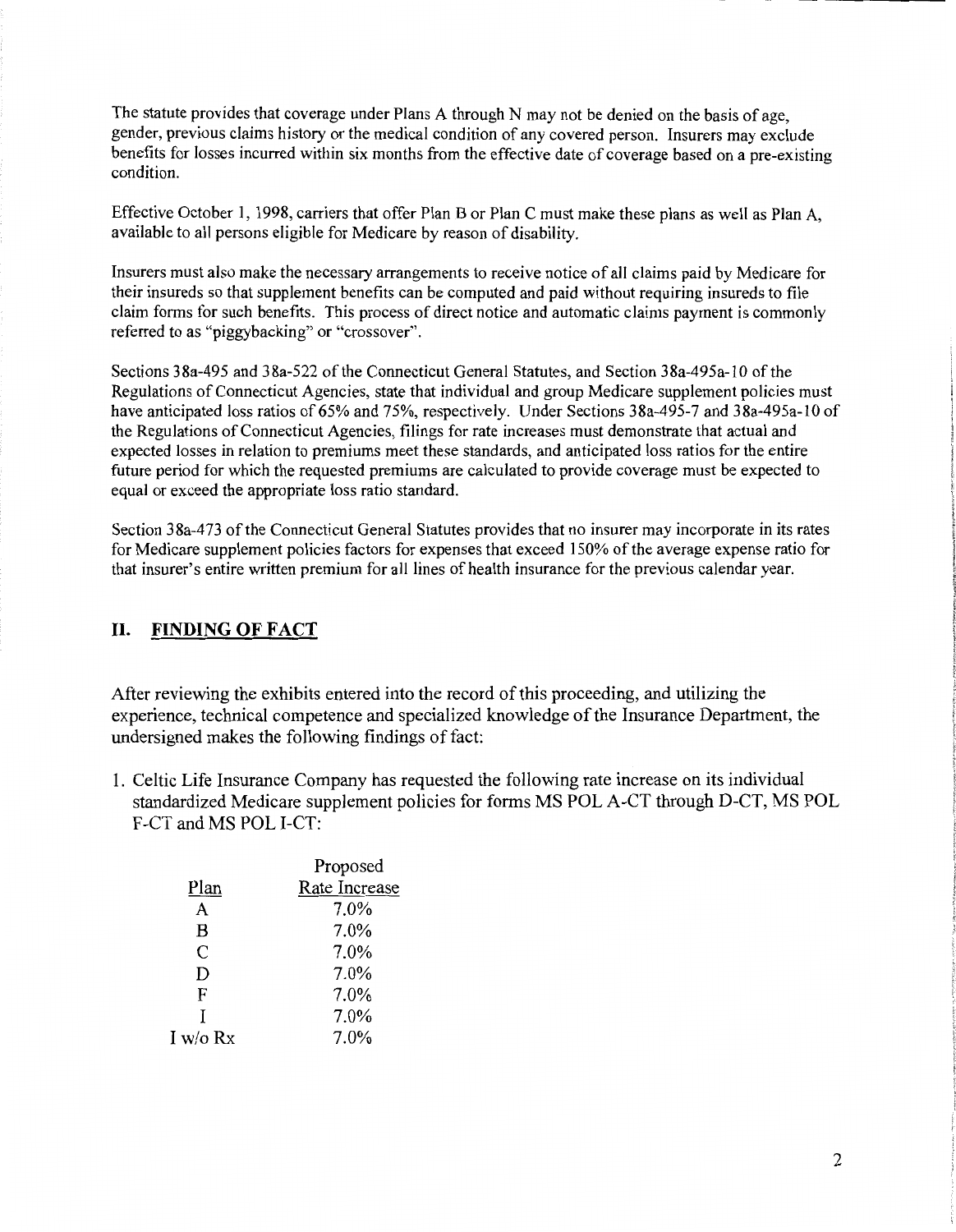| Plan            | Connecticut | Nationwide |
|-----------------|-------------|------------|
| Α               |             | 18         |
| B               | 0           | 55         |
| $\mathcal{C}$   | 4           | 1,019      |
| D               | 21          | 52         |
| F               | 23          | 774        |
|                 |             | 28         |
| <u>I w/o Rx</u> |             | 128        |
| Total           | 49          | 2,074      |

2. Policy in-force counts as of 6/30/17 for Connecticut and nationwide, by Plan, are as follows:

- 3. The last rate change approved, effective 8/1105, was 7% for all Plans except Plan I with Rx, which was 25.0% effective 8/1/02, and there's never been an increase for Plan I without Rx.
- 4. These forms are no longer marketed.
- 5. The proposed rates are expected to satisfy the Connecticut statutory loss ratio of 65% required of individual Medicare supplement forms.
- 6. Celtic Life has demonstrated that their expense factor is in compliance with section 38a-473, C.G.S.
- 7. Celtic Life has conformed to subsection (e) of section 38a-495c, C.G.S. regarding the automatic claims processing requirement.
- 8. Below are the incurred loss ratios for 2016 and 2017 (through 6/30/17) as well as inceptionto-date for Connecticut:

| Plan          | 2016  | 2017  | Inception |
|---------------|-------|-------|-----------|
| A             | 61.0% | 25.4% | 191.3%    |
| В             | n/a   | n/a   | 97.7%     |
| $\mathcal{C}$ | 57.3% | 33.4% | 87.2%     |
| D             | 45.7% | 29.7% | 83.8%     |
| F             | 93.2% | 70.9% | 68.8%     |
| I with Rx     | 2.3%  | 1.4%  | 64.0%     |
| I w/o $Rx$    | n/a   | n/a   | 102.0%    |
| Total         | 66.7% | 47.7% | 82.3%     |
|               |       |       |           |